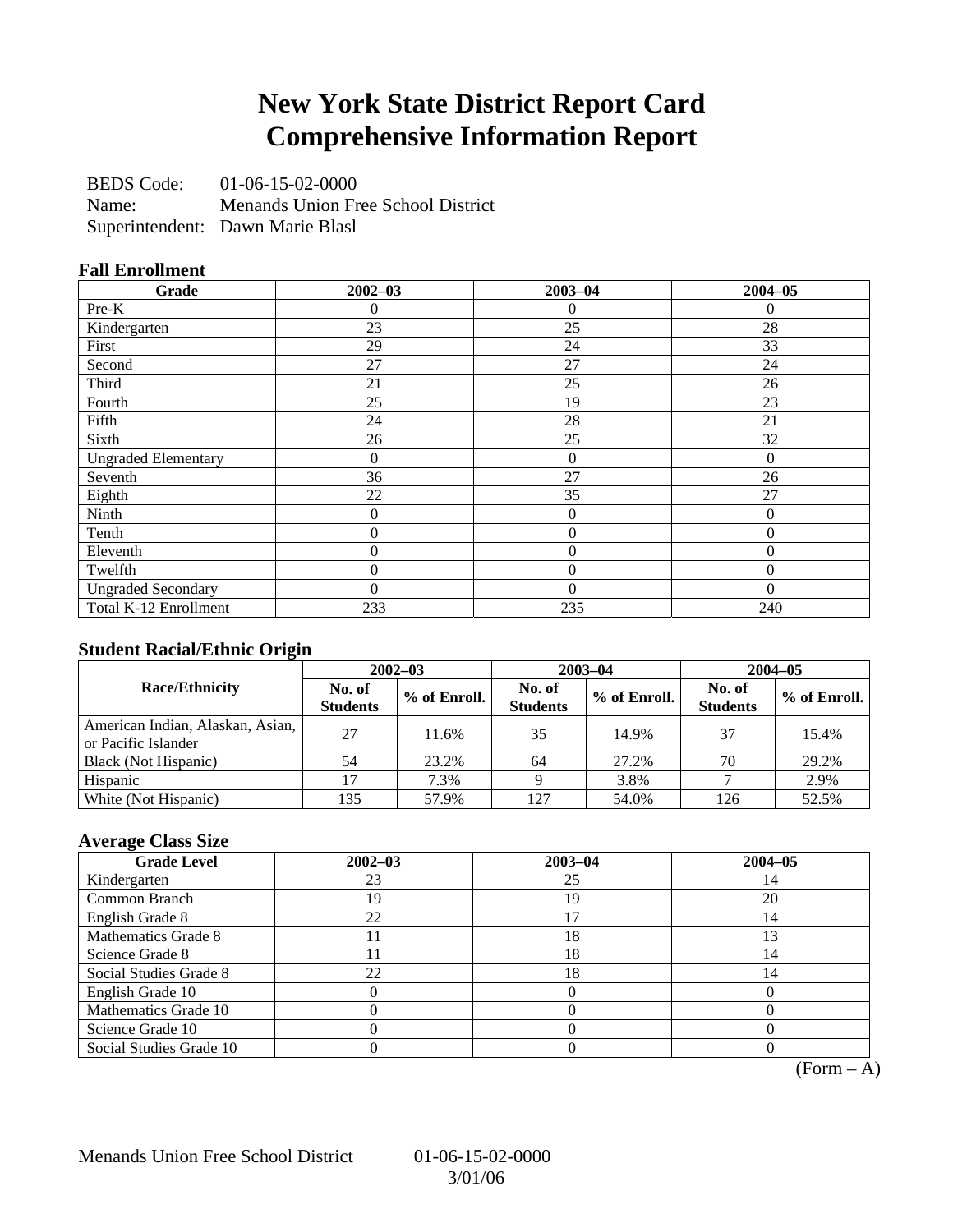### **District Need to Resource Capacity Category**

| <b>N/RC</b> Category | <b>Description</b>                                                       |
|----------------------|--------------------------------------------------------------------------|
|                      | This is a school district with low student needs in relation to district |
|                      | resource capacity.                                                       |

### **Similar School Group and Description**

| <b>Similar School Group</b> | <b>Description</b> |
|-----------------------------|--------------------|
| NA                          | <b>NA</b>          |

All schools within the same N/RC category are divided into three similar school groups defined by the percentage of students in the school who are eligible for the free-lunch program and/or who are limited English proficient (also known as English language learners).

#### **Student Demographics Used To Determine Similar Schools Group**

|                                   | $2002 - 03$ |         | $2003 - 04$ |         | $2004 - 05$ |         |
|-----------------------------------|-------------|---------|-------------|---------|-------------|---------|
|                                   | Count       | Percent | Count       | Percent | Count       | Percent |
| <b>Limited English Proficient</b> |             | 3.0%    |             | 5.5%    |             | 5.4%    |
| <b>Eligible for Free Lunch</b>    | 33          | 14.2%   | າາ          | 9.4%    | 35          | 14.6%   |

#### **Attendance and Suspension**

|                               | $2001 - 02$     |         | $2002 - 03$     |         | $2003 - 04$     |         |
|-------------------------------|-----------------|---------|-----------------|---------|-----------------|---------|
|                               | No. of          | $%$ of  | No. of          | $%$ of  | No. of          | $%$ of  |
|                               | <b>Students</b> | Enroll. | <b>Students</b> | Enroll. | <b>Students</b> | Enroll. |
| <b>Annual Attendance Rate</b> |                 | 95.5%   |                 | 96.3%   |                 | 96.3%   |
| <b>Student Suspensions</b>    |                 | 0.0%    |                 | 2.6%    |                 | 4.7%    |

### **Student Socioeconomic and Stability Indicators (Percent of Enrollment)**

|                          | $2002 - 03$ | 2003-04   | $2004 - 05$ |
|--------------------------|-------------|-----------|-------------|
| <b>Reduced Lunch</b>     | 4.3%        | 4.3%      | 3.8%        |
| <b>Public Assistance</b> | NA          | NA        | NA          |
| <b>Student Stability</b> | NA          | <b>NA</b> | NA          |

#### **Staff Counts**

| Staff                                 | $2004 - 05$ |
|---------------------------------------|-------------|
| <b>Total Teachers</b>                 |             |
| <b>Total Other Professional Staff</b> |             |
| <b>Total Paraprofessionals</b>        |             |
| Teaching Out of Certification*        |             |

\*Teaching out of certification more than on an incidental basis.

 $(Form - B)$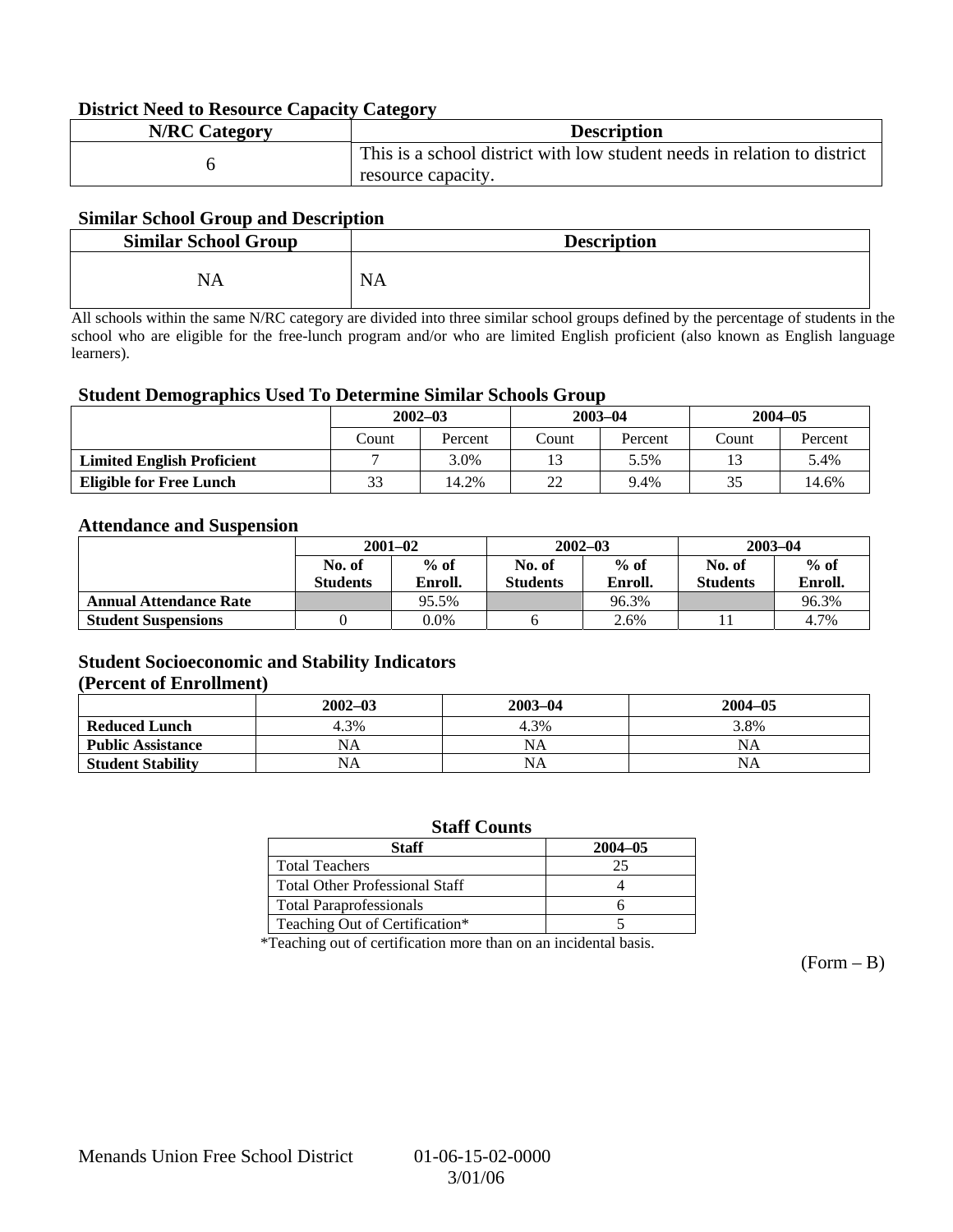# **Career Development and Occupational Studies (CDOS)**

## **Percentage of Students Documenting Self- and Career-Awareness Information and Career Exploration Activities, K–3**

| <b>Grades</b> | $2002 - 03$ | $2003 - 04$ | $2004 - 05$ |
|---------------|-------------|-------------|-------------|
| K–1           | 9%          | $0\%$       | 0%          |
| $2 - 3$       | 9%          | 0%          | 0%          |

## **Students Developing a Career Plan, 4–12**

| <b>Grades</b> | o                                    | $2002 - 03$ | $2003 - 04$       | $2004 - 05$ |
|---------------|--------------------------------------|-------------|-------------------|-------------|
|               | Number of General-Education Students | $\Omega$    | $\mathbf{\Omega}$ | $\Omega$    |
| $4 - 5$       | Number of Students with Disabilities | $\theta$    | 0                 | $\Omega$    |
|               | Number of All Students               | $\theta$    | $\Omega$          | $\Omega$    |
|               | Percent of Enrollment                | $0\%$       | $0\%$             | 0%          |
| $6 - 8$       | Number of General-Education Students | 47          | 57                | $\Omega$    |
|               | Number of Students with Disabilities | 13          | 6                 | 6           |
|               | Number of All Students               | 60          | 63                | 6           |
|               | Percent of Enrollment                | 71%         | 72%               | 7%          |
|               | Number of General-Education Students | $\Omega$    | $\Omega$          | $\Omega$    |
| $9 - 12$      | Number of Students with Disabilities | $\theta$    | $\theta$          | 1           |
|               | Number of All Students               | $\theta$    | 0                 |             |
|               | Percent of Enrollment                | 0%          | 0%                | 0%          |

## **Career and Technical Education (CTE) Programs**

|                                                   |       | <b>This District</b> |         |
|---------------------------------------------------|-------|----------------------|---------|
| <b>CTE</b> Program                                | Count | Percentage           | Average |
| <b>All CTE Programs</b>                           |       |                      |         |
| Completed the CTE Program                         |       |                      |         |
| <b>Completed and Passed Regents Exams</b>         |       |                      |         |
| Completed and had Course Average of 75% or More   |       |                      |         |
| Completed and Attained a HS Diploma or Equivalent |       |                      |         |
| Completed and Whose Status is Known               |       |                      |         |
| Completed and Were Successfully Placed            |       |                      |         |
| <b>Nontraditional Programs</b>                    |       |                      |         |
| <b>Underrepresented Gender Members Enrolled</b>   |       |                      |         |
| Underrepresented Gender Members Who Completed     |       |                      |         |

Enrollment data are for the 2004–2005 school year; completer data are as of June 2004.

Blank cells indicate that either the district did not have a CTE program or did not report data. These data are reported only at the district level.

 $(Form - D)$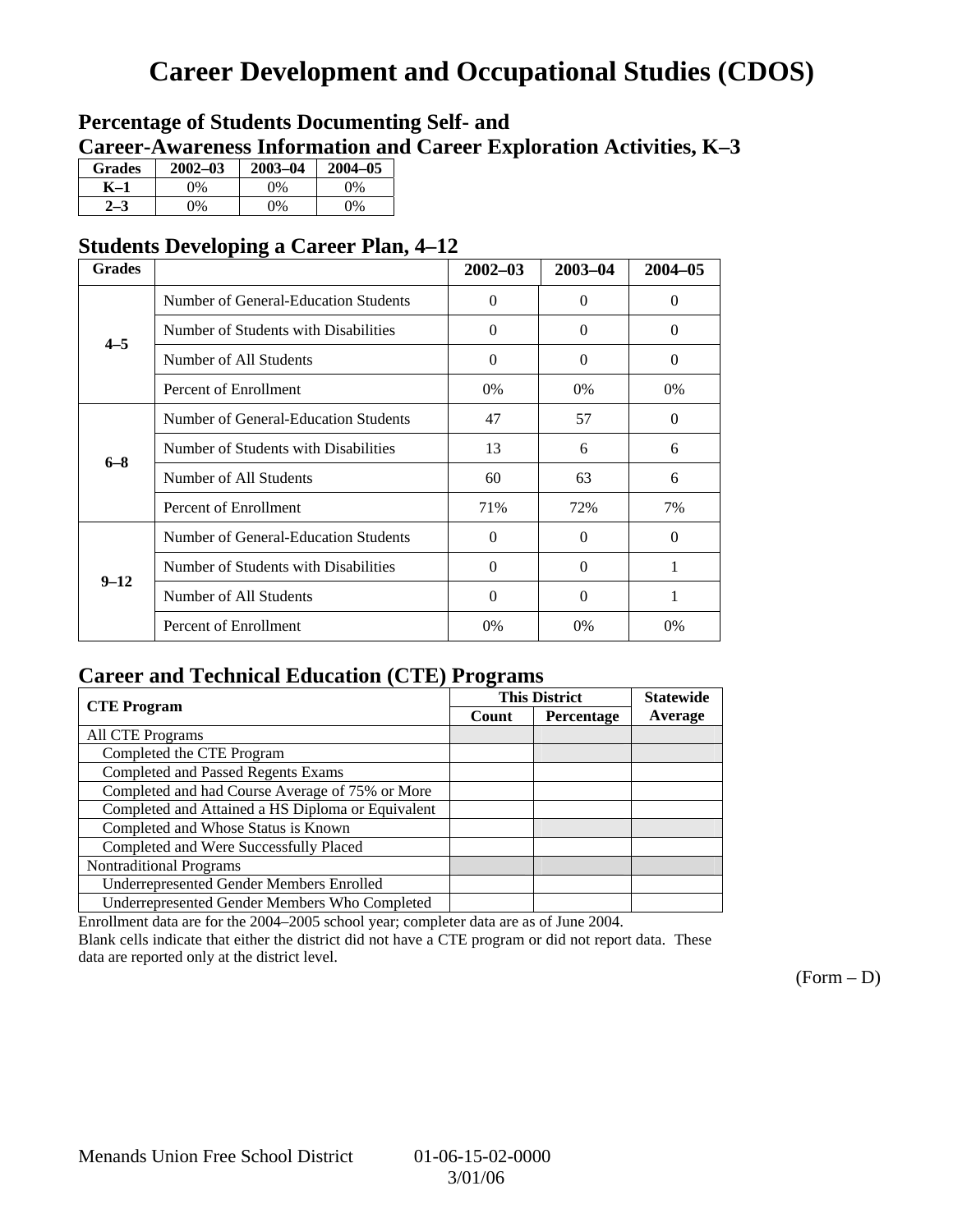# **Second Language Proficiency Examinations**

## **General-Education Students**

| <b>Test</b> |                   | $2002 - 03$ |                   | $2003 - 04$ | $2004 - 05$       |           |  |
|-------------|-------------------|-------------|-------------------|-------------|-------------------|-----------|--|
|             | <b>No. Tested</b> | % Passing   | <b>No. Tested</b> | % Passing   | <b>No. Tested</b> | % Passing |  |
| French      |                   | 0%          |                   | $0\%$       |                   | 0%        |  |
| German      |                   | 0%          |                   | $0\%$       |                   | 0%        |  |
| Italian     |                   | 0%          |                   | 0%          |                   | 0%        |  |
| Latin       |                   | 0%          |                   | $0\%$       |                   | 0%        |  |
| Spanish     | 16.               | 100%        | 29                | 93%         |                   | 100%      |  |

### **Students with Disabilities**

| <b>Test</b> |            | $2002 - 03$ |            | $2003 - 04$ | $2004 - 05$       |           |  |
|-------------|------------|-------------|------------|-------------|-------------------|-----------|--|
|             | No. Tested | % Passing   | No. Tested | % Passing   | <b>No. Tested</b> | % Passing |  |
| French      |            | 0%          |            | $0\%$       |                   | 0%        |  |
| German      |            | 0%          |            | $0\%$       |                   | 0%        |  |
| Italian     |            | 0%          |            | $0\%$       |                   | 0%        |  |
| Latin       |            | 0%          |            | $0\%$       |                   | 0%        |  |
| Spanish     |            | 0%          |            | 0%          |                   | 0%        |  |

## **Regents Competency Tests**

### **General-Education Students**

| <b>Test</b>           | $2002 - 03$       |           |                   | $2003 - 04$ | $2004 - 05$ |           |  |
|-----------------------|-------------------|-----------|-------------------|-------------|-------------|-----------|--|
|                       | <b>No. Tested</b> | % Passing | <b>No. Tested</b> | % Passing   | No. Tested  | % Passing |  |
| <b>Mathematics</b>    |                   | 0%        |                   | 0%          |             | 0%        |  |
| Science               |                   | 0%        |                   | 0%          |             | 0%        |  |
| Reading               |                   | 0%        |                   | $0\%$       |             | 0%        |  |
| Writing               |                   | 0%        |                   | 0%          |             | 0%        |  |
| <b>Global Studies</b> |                   | 0%        |                   | 0%          |             | 0%        |  |
| U.S. Hist & Gov't     |                   | 0%        |                   | 0%          |             | 0%        |  |

### **Students with Disabilities**

| <b>Test</b>           | $2002 - 03$       |           |            | $2003 - 04$ | $2004 - 05$ |           |  |
|-----------------------|-------------------|-----------|------------|-------------|-------------|-----------|--|
|                       | <b>No. Tested</b> | % Passing | No. Tested | % Passing   | No. Tested  | % Passing |  |
| <b>Mathematics</b>    |                   | 0%        |            | 0%          |             | 0%        |  |
| Science               |                   | 0%        |            | 0%          |             | 0%        |  |
| Reading               |                   | 0%        |            | 0%          |             | 0%        |  |
| Writing               |                   | 0%        |            | 0%          |             | 0%        |  |
| <b>Global Studies</b> |                   | 0%        |            | 0%          |             | 0%        |  |
| U.S. Hist & Gov't     |                   | 0%        |            | 0%          |             | 0%        |  |

 $(Form - E)$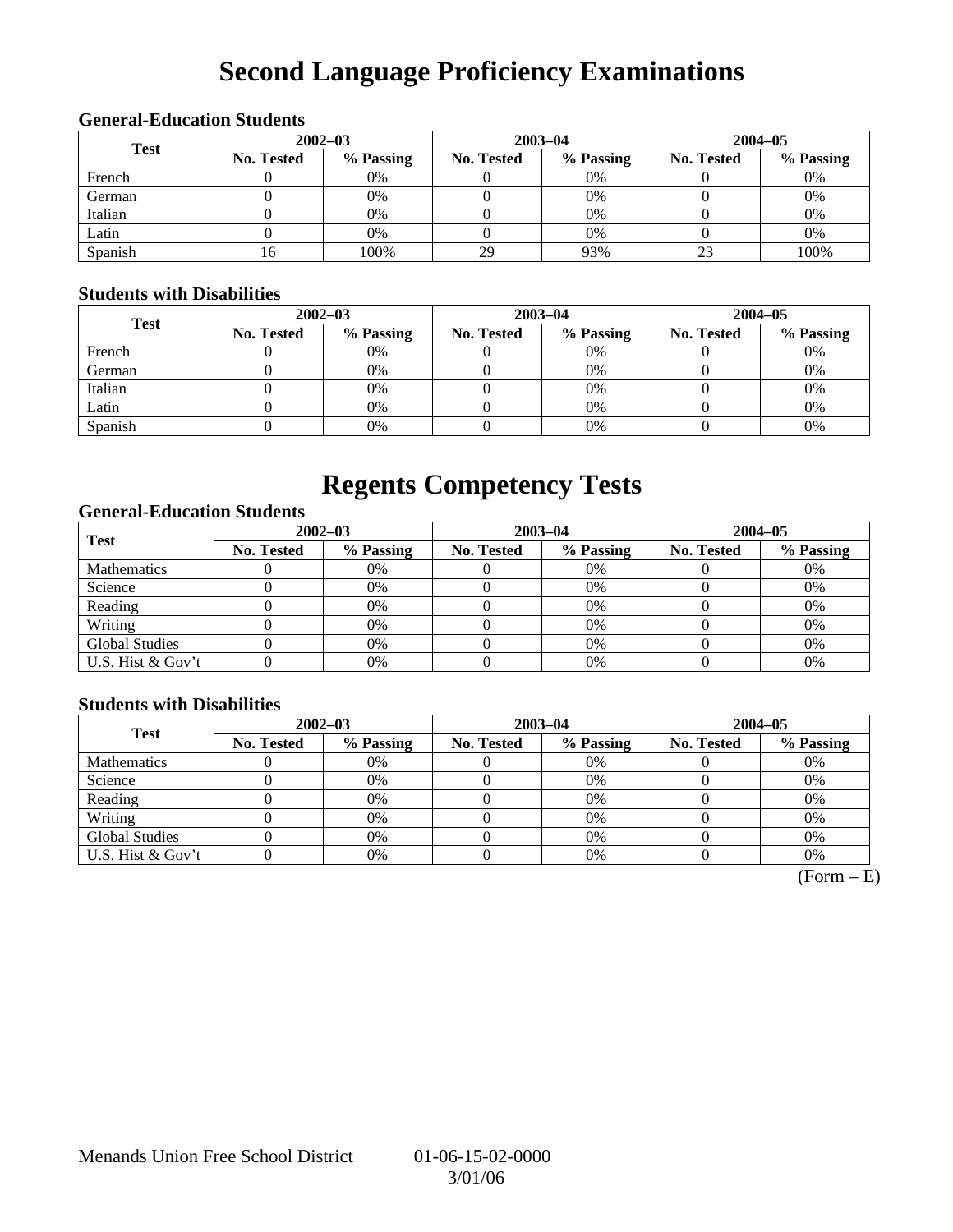# **Regents Examinations**

|                                     | <b>All Students</b> |                                     |                  |                  | <b>Students with Disabilities</b> |                  |  |  |  |  |
|-------------------------------------|---------------------|-------------------------------------|------------------|------------------|-----------------------------------|------------------|--|--|--|--|
|                                     | $2002 - 03$         | $2003 - 04$                         | $2004 - 05$      | $2002 - 03$      | $2003 - 04$                       | $2004 - 05$      |  |  |  |  |
|                                     |                     | <b>Comprehensive English</b>        |                  |                  |                                   |                  |  |  |  |  |
| Number Tested                       | $\Omega$            | $\theta$                            | $\boldsymbol{0}$ | $\boldsymbol{0}$ | $\boldsymbol{0}$                  | $\mathbf{0}$     |  |  |  |  |
| Number Scoring 55-100               | $\theta$            | $\theta$                            | $\overline{0}$   | $\overline{0}$   | $\overline{0}$                    | $\overline{0}$   |  |  |  |  |
| Number Scoring 65-100               | $\overline{0}$      | $\overline{0}$                      | $\overline{0}$   | $\overline{0}$   | $\overline{0}$                    | $\overline{0}$   |  |  |  |  |
| Number Scoring 85-100               | $\overline{0}$      | $\overline{0}$                      | $\overline{0}$   | $\overline{0}$   | $\overline{0}$                    | $\overline{0}$   |  |  |  |  |
| Percentage of Tested Scoring 55-100 | 0%                  | 0%                                  | 0%               | 0%               | 0%                                | 0%               |  |  |  |  |
| Percentage of Tested Scoring 65-100 | 0%                  | 0%                                  | 0%               | 0%               | 0%                                | 0%               |  |  |  |  |
| Percentage of Tested Scoring 85-100 | 0%                  | 0%                                  | 0%               | 0%               | 0%                                | 0%               |  |  |  |  |
| <b>Mathematics A</b>                |                     |                                     |                  |                  |                                   |                  |  |  |  |  |
| Number Tested                       | $\overline{9}$      | 13                                  | $\tau$           | $\boldsymbol{0}$ | $\mathbf{0}$                      | $\mathbf{0}$     |  |  |  |  |
| Number Scoring 55-100               | $\overline{9}$      | $\overline{13}$                     | $\overline{7}$   | $\overline{0}$   | $\mathbf{0}$                      | $\overline{0}$   |  |  |  |  |
| Number Scoring 65-100               | $\overline{9}$      | $\overline{13}$                     | $\overline{7}$   | $\overline{0}$   | $\overline{0}$                    | $\overline{0}$   |  |  |  |  |
| Number Scoring 85-100               | $\overline{7}$      | 13                                  | $\overline{5}$   | $\overline{0}$   | $\overline{0}$                    | $\overline{0}$   |  |  |  |  |
| Percentage of Tested Scoring 55-100 | 100%                | 100%                                | 100%             | 0%               | 0%                                | 0%               |  |  |  |  |
| Percentage of Tested Scoring 65-100 | 100%                | 100%                                | 100%             | 0%               | 0%                                | 0%               |  |  |  |  |
| Percentage of Tested Scoring 85-100 | 78%                 | 100%                                | 71%              | 0%               | 0%                                | 0%               |  |  |  |  |
| <b>Mathematics B</b>                |                     |                                     |                  |                  |                                   |                  |  |  |  |  |
| Number Tested                       | $\boldsymbol{0}$    | $\mathbf{0}$                        | $\boldsymbol{0}$ | $\mathbf{0}$     | $\overline{0}$                    | $\boldsymbol{0}$ |  |  |  |  |
| Number Scoring 55-100               | $\overline{0}$      | $\overline{0}$                      | $\overline{0}$   | $\overline{0}$   | $\overline{0}$                    | $\boldsymbol{0}$ |  |  |  |  |
| Number Scoring 65-100               | $\mathbf{0}$        | $\boldsymbol{0}$                    | $\mathbf{0}$     | $\boldsymbol{0}$ | $\mathbf{0}$                      | $\boldsymbol{0}$ |  |  |  |  |
| Number Scoring 85-100               | $\overline{0}$      | $\overline{0}$                      | $\overline{0}$   | $\overline{0}$   | $\overline{0}$                    | $\overline{0}$   |  |  |  |  |
| Percentage of Tested Scoring 55-100 | 0%                  | 0%                                  | 0%               | 0%               | 0%                                | 0%               |  |  |  |  |
| Percentage of Tested Scoring 65-100 | $0\%$               | $\overline{0\%}$                    | 0%               | 0%               | 0%                                | 0%               |  |  |  |  |
| Percentage of Tested Scoring 85-100 | 0%                  | 0%                                  | 0%               | 0%               | 0%                                | 0%               |  |  |  |  |
|                                     |                     | <b>Global History and Geography</b> |                  |                  |                                   |                  |  |  |  |  |
| Number Tested                       | $\overline{0}$      | $\Omega$                            | $\mathbf{0}$     | $\boldsymbol{0}$ | $\boldsymbol{0}$                  | $\boldsymbol{0}$ |  |  |  |  |
| Number Scoring 55-100               | $\boldsymbol{0}$    | $\boldsymbol{0}$                    | $\boldsymbol{0}$ | $\boldsymbol{0}$ | $\boldsymbol{0}$                  | $\boldsymbol{0}$ |  |  |  |  |
| Number Scoring 65-100               | $\overline{0}$      | $\overline{0}$                      | $\overline{0}$   | $\overline{0}$   | $\overline{0}$                    | $\overline{0}$   |  |  |  |  |
| Number Scoring 85-100               | $\overline{0}$      | $\overline{0}$                      | $\overline{0}$   | $\overline{0}$   | $\overline{0}$                    | $\overline{0}$   |  |  |  |  |
| Percentage of Tested Scoring 55-100 | 0%                  | $\overline{0\%}$                    | $\overline{0\%}$ | $\overline{0\%}$ | 0%                                | $\overline{0\%}$ |  |  |  |  |
| Percentage of Tested Scoring 65-100 | 0%                  | 0%                                  | 0%               | 0%               | 0%                                | 0%               |  |  |  |  |
| Percentage of Tested Scoring 85-100 | 0%                  | 0%                                  | 0%               | 0%               | 0%                                | 0%               |  |  |  |  |
|                                     |                     | <b>U.S. History and Government</b>  |                  |                  |                                   |                  |  |  |  |  |
| Number Tested                       | $\theta$            | $\theta$                            | $\overline{0}$   | $\boldsymbol{0}$ | $\mathbf{0}$                      | $\mathbf{0}$     |  |  |  |  |
| Number Scoring 55-100               | $\overline{0}$      | $\overline{0}$                      | $\overline{0}$   | $\overline{0}$   | $\overline{0}$                    | $\overline{0}$   |  |  |  |  |
| Number Scoring 65-100               | $\overline{0}$      | $\overline{0}$                      | $\overline{0}$   | $\boldsymbol{0}$ | $\mathbf{0}$                      | $\mathbf{0}$     |  |  |  |  |
| Number Scoring 85-100               | $\overline{0}$      | $\overline{0}$                      | $\overline{0}$   | $\overline{0}$   | $\overline{0}$                    | $\overline{0}$   |  |  |  |  |
| Percentage of Tested Scoring 55-100 | 0%                  | 0%                                  | 0%               | 0%               | $\overline{0\%}$                  | 0%               |  |  |  |  |
| Percentage of Tested Scoring 65-100 | 0%                  | 0%                                  | 0%               | 0%               | 0%                                | 0%               |  |  |  |  |
| Percentage of Tested Scoring 85-100 | 0%                  | 0%                                  | 0%               | 0%               | 0%                                | 0%               |  |  |  |  |

 $\overline{(Form - F)}$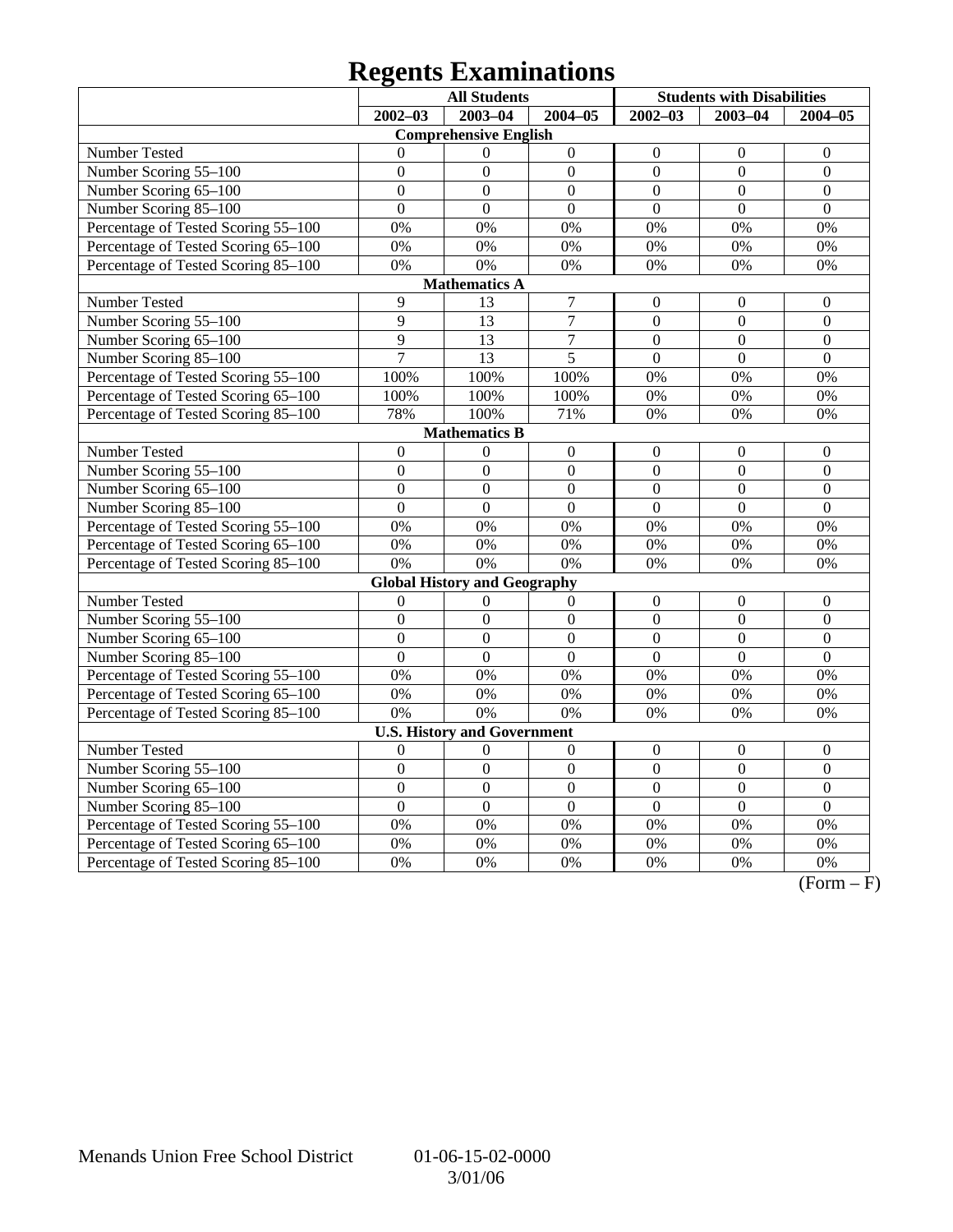## **Regents Examinations**

|                                       |                | <b>All Students</b>               |                  |                  | <b>Students with Disabilities</b> |                  |  |  |  |  |
|---------------------------------------|----------------|-----------------------------------|------------------|------------------|-----------------------------------|------------------|--|--|--|--|
|                                       | $2002 - 03$    | 2003-04                           | $2004 - 05$      | $2002 - 03$      | $2003 - 04$                       | $2004 - 05$      |  |  |  |  |
|                                       |                | <b>Living Environment</b>         |                  |                  |                                   |                  |  |  |  |  |
| Number Tested                         | $\mathbf{0}$   | $\theta$                          | $\boldsymbol{0}$ | $\boldsymbol{0}$ | $\mathbf{0}$                      | $\overline{0}$   |  |  |  |  |
| Number Scoring 55-100                 | $\overline{0}$ | $\overline{0}$                    | $\overline{0}$   | $\overline{0}$   | $\overline{0}$                    | $\overline{0}$   |  |  |  |  |
| Number Scoring 65-100                 | $\overline{0}$ | $\mathbf{0}$                      | $\mathbf{0}$     | $\mathbf{0}$     | $\mathbf{0}$                      | $\boldsymbol{0}$ |  |  |  |  |
| Number Scoring 85-100                 | $\overline{0}$ | $\theta$                          | $\overline{0}$   | $\Omega$         | $\overline{0}$                    | $\overline{0}$   |  |  |  |  |
| Percentage of Tested Scoring 55-100   | 0%             | 0%                                | 0%               | 0%               | 0%                                | 0%               |  |  |  |  |
| Percentage of Tested Scoring 65-100   | 0%             | 0%                                | 0%               | 0%               | 0%                                | 0%               |  |  |  |  |
| Percentage of Tested Scoring 85-100   | 0%             | 0%                                | 0%               | 0%               | 0%                                | 0%               |  |  |  |  |
| <b>Physical Setting/Earth Science</b> |                |                                   |                  |                  |                                   |                  |  |  |  |  |
| Number Tested                         | 9              | 13                                | 7                | $\boldsymbol{0}$ | $\overline{0}$                    | $\overline{0}$   |  |  |  |  |
| Number Scoring 55-100                 | 9              | 13                                | $\overline{7}$   | $\mathbf{0}$     | $\overline{0}$                    | $\overline{0}$   |  |  |  |  |
| Number Scoring 65-100                 | 9              | 13                                | $\tau$           | $\mathbf{0}$     | $\overline{0}$                    | $\boldsymbol{0}$ |  |  |  |  |
| Number Scoring 85-100                 | 8              | 10                                | 3                | $\mathbf{0}$     | $\mathbf{0}$                      | $\mathbf{0}$     |  |  |  |  |
| Percentage of Tested Scoring 55-100   | 100%           | 100%                              | 100%             | 0%               | 0%                                | 0%               |  |  |  |  |
| Percentage of Tested Scoring 65-100   | 100%           | 100%                              | 100%             | 0%               | 0%                                | 0%               |  |  |  |  |
| Percentage of Tested Scoring 85-100   | 89%            | 77%                               | 43%              | 0%               | 0%                                | 0%               |  |  |  |  |
|                                       |                | <b>Physical Setting/Chemistry</b> |                  |                  |                                   |                  |  |  |  |  |
| Number Tested                         | $\theta$       | $\theta$                          | $\mathbf{0}$     | $\mathbf{0}$     | $\mathbf{0}$                      | $\overline{0}$   |  |  |  |  |
| Number Scoring 55-100                 | $\overline{0}$ | $\overline{0}$                    | $\overline{0}$   | $\overline{0}$   | $\overline{0}$                    | $\overline{0}$   |  |  |  |  |
| Number Scoring 65-100                 | $\overline{0}$ | $\overline{0}$                    | $\overline{0}$   | $\overline{0}$   | $\overline{0}$                    | $\mathbf{0}$     |  |  |  |  |
| Number Scoring 85-100                 | $\overline{0}$ | $\theta$                          | $\overline{0}$   | $\overline{0}$   | $\overline{0}$                    | $\mathbf{0}$     |  |  |  |  |
| Percentage of Tested Scoring 55-100   | 0%             | 0%                                | 0%               | 0%               | 0%                                | 0%               |  |  |  |  |
| Percentage of Tested Scoring 65-100   | 0%             | 0%                                | 0%               | 0%               | 0%                                | 0%               |  |  |  |  |
| Percentage of Tested Scoring 85-100   | 0%             | 0%                                | 0%               | 0%               | 0%                                | 0%               |  |  |  |  |
|                                       |                | <b>Physical Setting/Physics</b>   |                  |                  |                                   |                  |  |  |  |  |
| Number Tested                         |                | 0                                 | $\boldsymbol{0}$ |                  | $\boldsymbol{0}$                  | $\overline{0}$   |  |  |  |  |
| Number Scoring 55-100                 |                | $\mathbf{0}$                      | $\boldsymbol{0}$ |                  | $\overline{0}$                    | $\boldsymbol{0}$ |  |  |  |  |
| Number Scoring 65-100                 |                | $\overline{0}$                    | $\mathbf{0}$     |                  | $\overline{0}$                    | $\overline{0}$   |  |  |  |  |
| Number Scoring 85-100                 |                | $\overline{0}$                    | $\boldsymbol{0}$ |                  | $\overline{0}$                    | $\mathbf{0}$     |  |  |  |  |
| Percentage of Tested Scoring 55-100   |                | 0%                                | 0%               |                  | 0%                                | 0%               |  |  |  |  |
| Percentage of Tested Scoring 65-100   |                | 0%                                | 0%               |                  | 0%                                | 0%               |  |  |  |  |
| Percentage of Tested Scoring 85-100   |                | 0%                                | 0%               |                  | 0%                                | 0%               |  |  |  |  |

\* Physical Setting/Physics results for 2002–03 are not included in the report card because the Department issued new conversion charts for assessments administered in that year.

### $(Form - G)$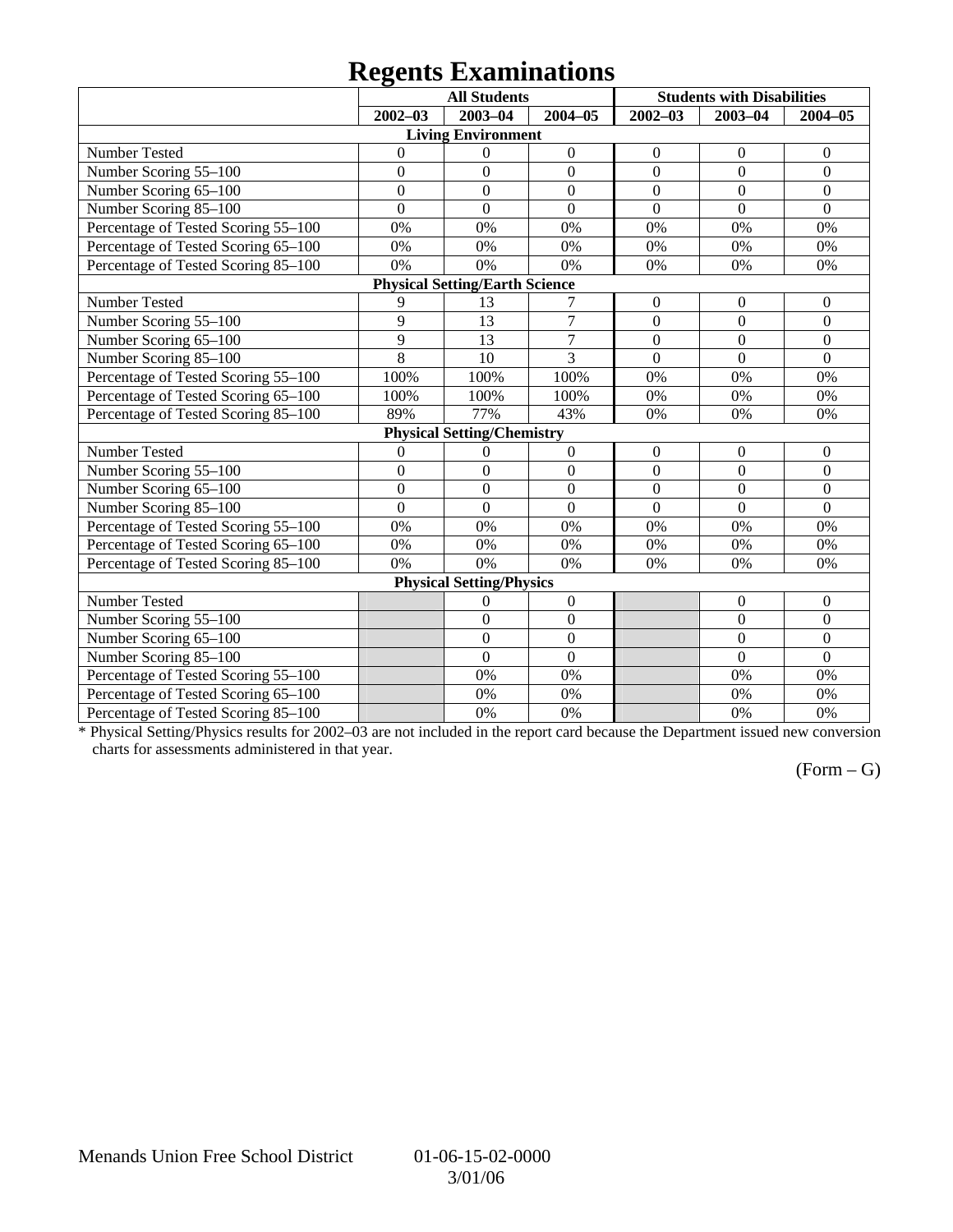|                 |                                   | <b>Number</b><br><b>Tested</b> | % at Level 1 | % at Level 2 | $%$ at Level 3 | $%$ at Level 4 |
|-----------------|-----------------------------------|--------------------------------|--------------|--------------|----------------|----------------|
|                 | <b>General-Education Students</b> | 18                             | 0%           | 0%           | 39%            | 61%            |
| <b>Nov 2004</b> | <b>Students with Disabilities</b> |                                | 20%          | 20%          | 60%            | 0%             |
|                 | All Students                      | 23                             | 4%           | 4%           | 43%            | 48%            |

# **Elementary-Level Social Studies**

# **Middle-Level Social Studies**

|                  |                                   | <b>Number</b><br><b>Tested</b> | $\%$ at Level 1 |     | $\%$ at Level 2 $\%$ at Level 3 $\parallel$ | $%$ at Level 4 |
|------------------|-----------------------------------|--------------------------------|-----------------|-----|---------------------------------------------|----------------|
|                  | <b>General-Education Students</b> | 24                             |                 |     |                                             |                |
| <b>June 2005</b> | <b>Students with Disabilities</b> |                                |                 |     |                                             |                |
|                  | All Students                      | רר                             | 0%              | 19% | 48%                                         | 33%            |

 $(Form - I)$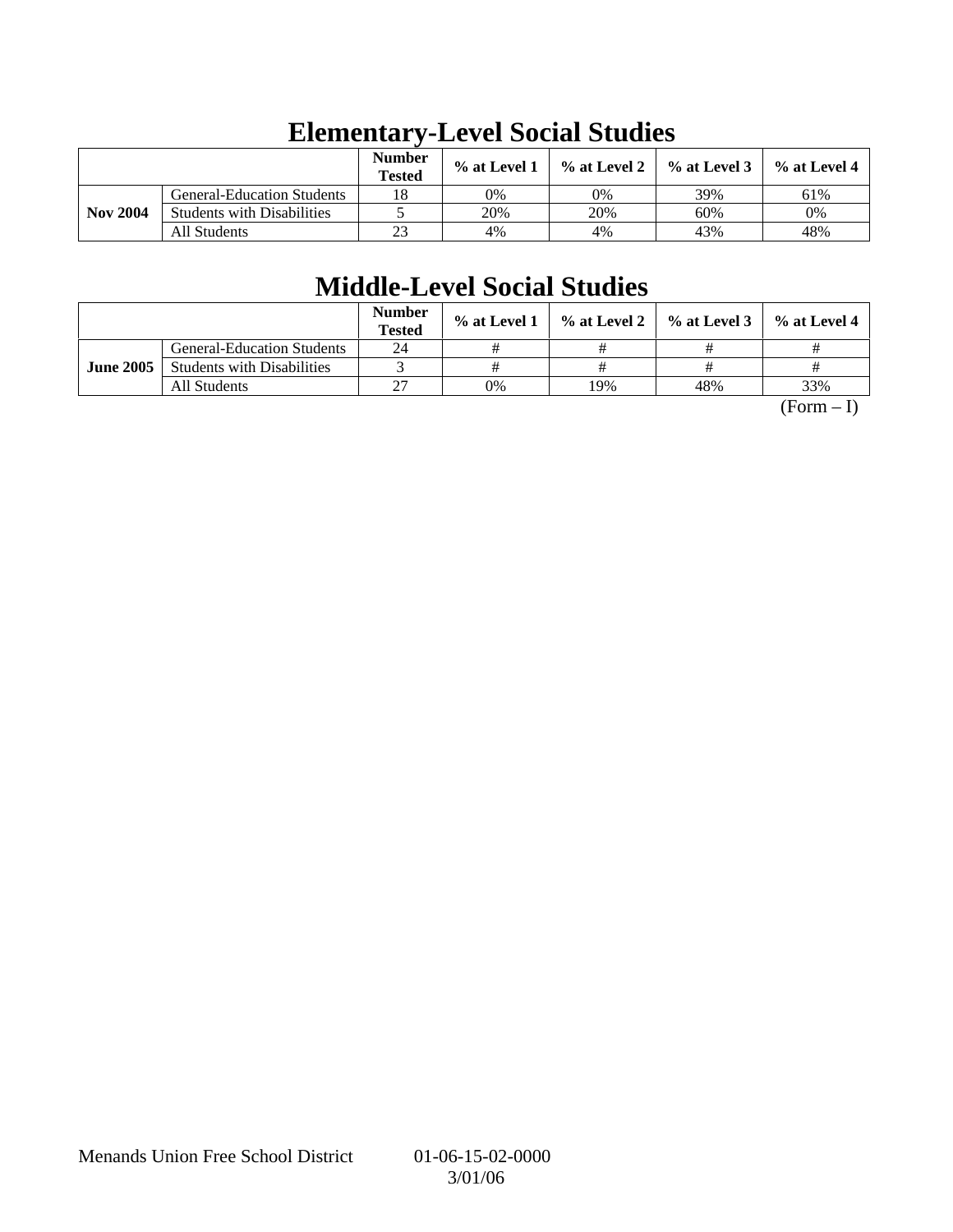## **New York State Alternate Assessments (NYSAA) 2004–05**

|                              | <b>Count of Students</b>                                                              |                        |  |  |  |  |  |  |  |  |
|------------------------------|---------------------------------------------------------------------------------------|------------------------|--|--|--|--|--|--|--|--|
| <b>Test</b>                  | Level 4<br><b>Tested</b><br><b>Not Tested</b><br>Level 2<br><b>Level 1</b><br>Level 3 |                        |  |  |  |  |  |  |  |  |
| <b>Elementary Level</b>      |                                                                                       |                        |  |  |  |  |  |  |  |  |
| <b>Social Studies</b>        |                                                                                       |                        |  |  |  |  |  |  |  |  |
| <b>Middle Level</b>          |                                                                                       |                        |  |  |  |  |  |  |  |  |
| <b>Social Studies</b>        |                                                                                       |                        |  |  |  |  |  |  |  |  |
|                              |                                                                                       | <b>Secondary Level</b> |  |  |  |  |  |  |  |  |
| <b>English Language Arts</b> |                                                                                       |                        |  |  |  |  |  |  |  |  |
| <b>Social Studies</b>        |                                                                                       |                        |  |  |  |  |  |  |  |  |
| Mathematics                  |                                                                                       |                        |  |  |  |  |  |  |  |  |
| Science                      |                                                                                       |                        |  |  |  |  |  |  |  |  |

## **2001 Cohort Performance on Regents Examinations after Four Years**

|                              | <b>General-Education Students</b>  |                                      |                |                                    | <b>Students with Disabilities</b>    |                | <b>All Students</b>                |                                      |                |
|------------------------------|------------------------------------|--------------------------------------|----------------|------------------------------------|--------------------------------------|----------------|------------------------------------|--------------------------------------|----------------|
|                              | Global<br><b>History</b><br>& Geo. | U.S.<br><b>History</b><br>$\&$ Gov't | <b>Science</b> | Global<br><b>History</b><br>& Geo. | U.S.<br><b>History</b><br>$\&$ Gov't | <b>Science</b> | Global<br><b>History</b><br>& Geo. | U.S.<br><b>History</b><br>$\&$ Gov't | <b>Science</b> |
| <b>Cohort Enrollment</b>     |                                    |                                      |                |                                    |                                      |                |                                    |                                      |                |
| Number Scoring 55–64         |                                    |                                      |                |                                    |                                      |                |                                    |                                      |                |
| Number Scoring 65-84         |                                    |                                      |                |                                    |                                      |                |                                    |                                      |                |
| Number Scoring 85-100        |                                    |                                      |                |                                    |                                      |                |                                    |                                      |                |
| <b>Approved Alternatives</b> |                                    |                                      |                |                                    |                                      |                |                                    |                                      |                |

 $\overline{(Form - J)}$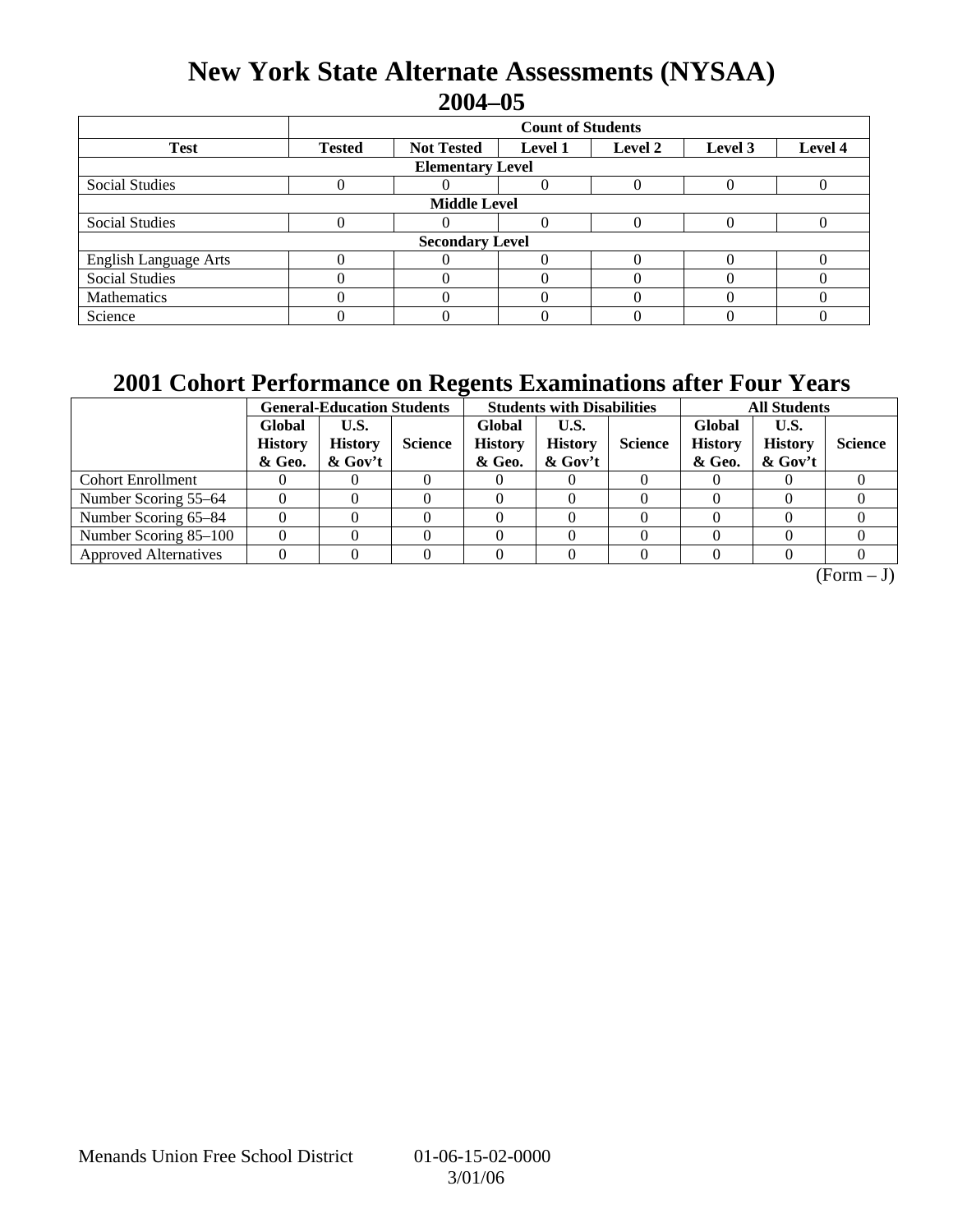## **New York State English as a Second Language Achievement Tests (NYSESLAT)\***

|                                           |             | <b>All Students</b>                |                           |             | <b>Students with Disabilities</b> |                  |  |  |  |
|-------------------------------------------|-------------|------------------------------------|---------------------------|-------------|-----------------------------------|------------------|--|--|--|
|                                           | $2002 - 03$ | $2003 - 04$                        | $2004 - 05$               | $2002 - 03$ | $2003 - 04$                       | $2004 - 05$      |  |  |  |
|                                           |             | Listening and Speaking (Grade K-1) |                           |             |                                   |                  |  |  |  |
| Number Tested                             |             | 3                                  | $\overline{2}$            |             | $\mathbf{0}$                      | $\boldsymbol{0}$ |  |  |  |
| Beginning                                 |             | #                                  | $\overline{\overline{t}}$ |             | $\theta$                          | $\boldsymbol{0}$ |  |  |  |
| Intermediate                              |             | #                                  | #                         |             | $\Omega$                          | $\mathbf{0}$     |  |  |  |
| Advanced                                  |             | $\#$                               | $\#$                      |             | $\Omega$                          | $\boldsymbol{0}$ |  |  |  |
| Proficient                                |             | #                                  | #                         |             | $\overline{0}$                    | $\boldsymbol{0}$ |  |  |  |
|                                           |             | Reading and Writing (Grade K-1)    |                           |             |                                   |                  |  |  |  |
| Number Tested                             |             | 3                                  | 2                         |             | $\Omega$                          | $\mathbf{0}$     |  |  |  |
| Beginning                                 |             | $\#$                               | $\#$                      |             | $\boldsymbol{0}$                  | $\boldsymbol{0}$ |  |  |  |
| Intermediate                              |             | $\#$                               | $\frac{1}{2}$             |             | $\overline{0}$                    | $\mathbf{0}$     |  |  |  |
| Advanced                                  |             | #                                  | $\overline{\#}$           |             | $\theta$                          | $\overline{0}$   |  |  |  |
| Proficient                                |             | #                                  | #                         |             | $\overline{0}$                    | $\boldsymbol{0}$ |  |  |  |
| <b>Listening and Speaking (Grade 2-4)</b> |             |                                    |                           |             |                                   |                  |  |  |  |
| Number Tested                             |             | 5                                  | 5                         |             | $\boldsymbol{0}$                  | $\boldsymbol{0}$ |  |  |  |
| Beginning                                 |             | $\boldsymbol{0}$                   | $\overline{0}$            |             | $\overline{0}$                    | $\boldsymbol{0}$ |  |  |  |
| Intermediate                              |             | $\boldsymbol{0}$                   | $\boldsymbol{0}$          |             | $\mathbf{0}$                      | $\boldsymbol{0}$ |  |  |  |
| Advanced                                  |             | $\overline{2}$                     | $\overline{2}$            |             | $\Omega$                          | $\boldsymbol{0}$ |  |  |  |
| Proficient                                |             | 3                                  | 3                         |             | $\overline{0}$                    | $\mathbf{0}$     |  |  |  |
|                                           |             | Reading and Writing (Grade 2-4)    |                           |             |                                   |                  |  |  |  |
| Number Tested                             |             | 5                                  | 5                         |             | $\boldsymbol{0}$                  | $\boldsymbol{0}$ |  |  |  |
| Beginning                                 |             | $\boldsymbol{0}$                   | $\mathbf{0}$              |             | $\boldsymbol{0}$                  | $\mathbf{0}$     |  |  |  |
| Intermediate                              |             | $\overline{3}$                     | $\overline{0}$            |             | $\overline{0}$                    | $\overline{0}$   |  |  |  |
| Advanced                                  |             | $\overline{2}$                     | 1                         |             | $\boldsymbol{0}$                  | $\boldsymbol{0}$ |  |  |  |
| Proficient                                |             | $\Omega$                           | $\overline{4}$            |             | $\theta$                          | $\overline{0}$   |  |  |  |
|                                           |             | Listening and Speaking (Grade 5-6) |                           |             |                                   |                  |  |  |  |
| Number Tested                             |             | 3                                  |                           |             | $\boldsymbol{0}$                  | $\boldsymbol{0}$ |  |  |  |
| Beginning                                 |             | #                                  | $\#$                      |             | $\Omega$                          | $\boldsymbol{0}$ |  |  |  |
| Intermediate                              |             | #                                  | $\#$                      |             | $\Omega$                          | $\boldsymbol{0}$ |  |  |  |
| Advanced                                  |             | #                                  | $\#$                      |             | $\boldsymbol{0}$                  | $\boldsymbol{0}$ |  |  |  |
| Proficient                                |             | $\overline{\ddot{}}$               | $\overline{\ddot{x}}$     |             | $\Omega$                          | $\boldsymbol{0}$ |  |  |  |
|                                           |             | Reading and Writing (Grade 5–6)    |                           |             |                                   |                  |  |  |  |
| Number Tested                             |             | 3                                  |                           |             | $\mathbf{0}$                      | $\overline{0}$   |  |  |  |
| Beginning                                 |             | #                                  | $\#$                      |             | $\overline{0}$                    | $\mathbf{0}$     |  |  |  |
| Intermediate                              |             | $\#$                               | $\#$                      |             | $\overline{0}$                    | $\boldsymbol{0}$ |  |  |  |
| Advanced                                  |             | #                                  | $\#$                      |             | $\boldsymbol{0}$                  | $\boldsymbol{0}$ |  |  |  |
| Proficient                                |             | $\#$                               | $\#$                      |             | $\overline{0}$                    | $\overline{0}$   |  |  |  |

\*The NYSESLAT was first administered in the 2002–03 school year, but complete data for all school districts were not available until 2003–04.

 $(Form - K)$